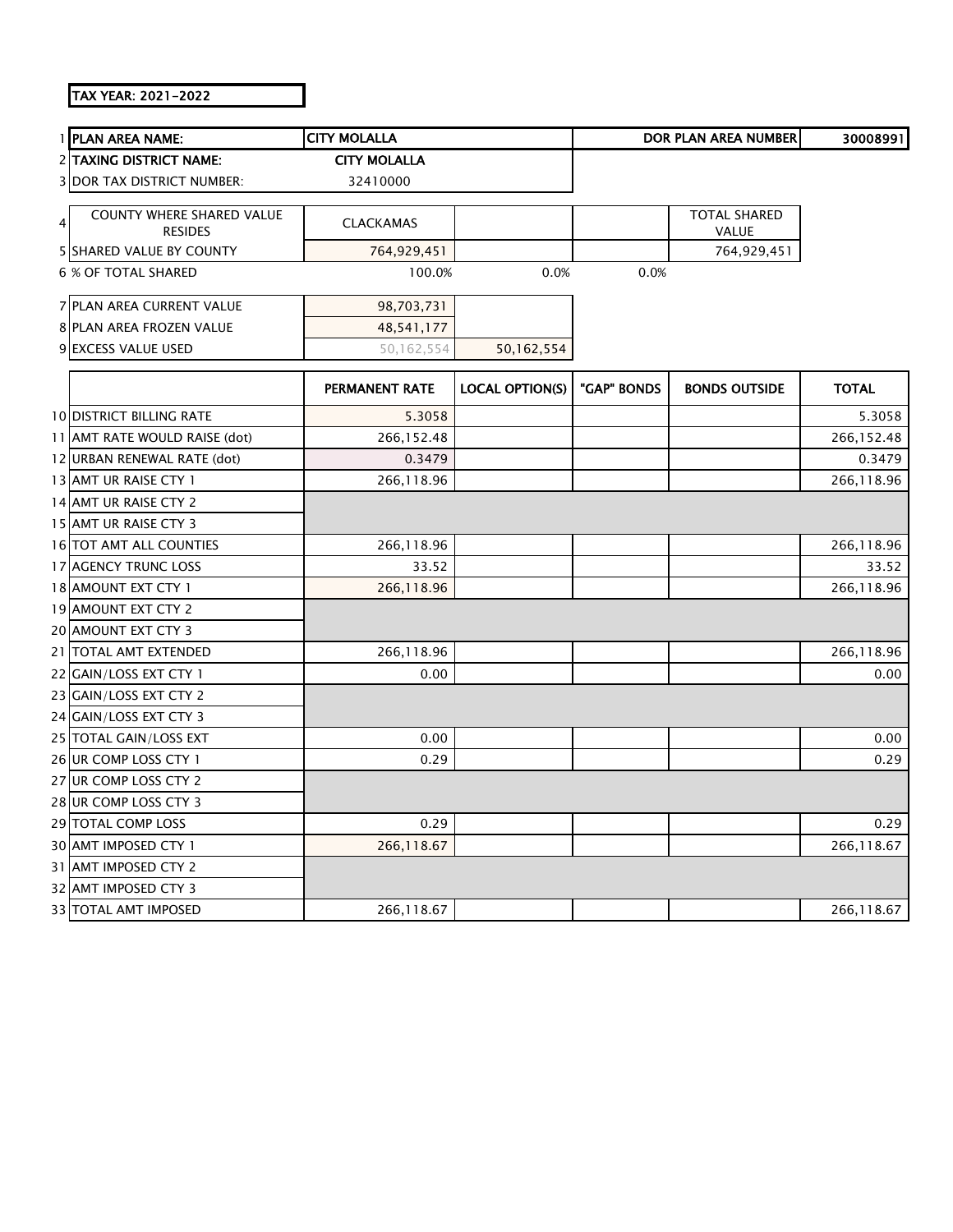|               | 1 PLAN AREA NAME:                                 | <b>CITY MOLALLA</b>    |                        |             | DOR PLAN AREA NUMBER | 30008991     |
|---------------|---------------------------------------------------|------------------------|------------------------|-------------|----------------------|--------------|
|               | 2 TAXING DISTRICT NAME:                           | <b>COMM COLL CLACK</b> |                        |             |                      |              |
|               | 3 DOR TAX DISTRICT NUMBER:                        | 30604000               |                        |             |                      |              |
|               |                                                   |                        |                        |             |                      |              |
| $\frac{4}{ }$ | <b>COUNTY WHERE SHARED VALUE</b>                  | <b>CLACKAMAS</b>       |                        |             | <b>TOTAL SHARED</b>  |              |
|               | <b>RESIDES</b><br><b>5 SHARED VALUE BY COUNTY</b> | 766,210,980            |                        |             | VALUE<br>766,210,980 |              |
|               | 6 % OF TOTAL SHARED                               | 100.0%                 | 0.0%                   | 0.0%        |                      |              |
|               |                                                   |                        |                        |             |                      |              |
|               | 7 PLAN AREA CURRENT VALUE                         | 99,985,260             |                        |             |                      |              |
|               | 8 PLAN AREA FROZEN VALUE                          | 49,474,770             |                        |             |                      |              |
|               | 9 EXCESS VALUE USED                               | 50,510,490             | 50,510,490             |             |                      |              |
|               |                                                   |                        |                        |             |                      |              |
|               |                                                   | PERMANENT RATE         | <b>LOCAL OPTION(S)</b> | "GAP" BONDS | <b>BONDS OUTSIDE</b> | <b>TOTAL</b> |
|               | <b>10 DISTRICT BILLING RATE</b>                   | 0.5582                 |                        |             |                      | 0.5582       |
|               | 11 AMT RATE WOULD RAISE (dot)                     | 28,194.96              |                        |             |                      | 28,194.96    |
|               | 12 URBAN RENEWAL RATE (dot)                       | 0.0367                 |                        |             |                      | 0.0367       |
|               | 13 AMT UR RAISE CTY 1                             | 28,119.94              |                        |             |                      | 28,119.94    |
|               | 14 AMT UR RAISE CTY 2                             |                        |                        |             |                      |              |
|               | 15 AMT UR RAISE CTY 3                             |                        |                        |             |                      |              |
|               | 16 TOT AMT ALL COUNTIES                           | 28,119.94              |                        |             |                      | 28,119.94    |
|               | 17 AGENCY TRUNC LOSS                              | 75.02                  |                        |             |                      | 75.02        |
|               | 18 AMOUNT EXT CTY 1                               | 28,119.94              |                        |             |                      | 28,119.94    |
|               | 19 AMOUNT EXT CTY 2                               |                        |                        |             |                      |              |
|               | 20 AMOUNT EXT CTY 3                               |                        |                        |             |                      |              |
|               | 21 TOTAL AMT EXTENDED                             | 28,119.94              |                        |             |                      | 28,119.94    |
|               | 22 GAIN/LOSS EXT CTY 1                            | 0.00                   |                        |             |                      | 0.00         |
|               | 23 GAIN/LOSS EXT CTY 2                            |                        |                        |             |                      |              |
|               | 24 GAIN/LOSS EXT CTY 3                            |                        |                        |             |                      |              |
|               | 25 TOTAL GAIN/LOSS EXT                            | 0.00                   |                        |             |                      | 0.00         |
|               | 26 UR COMP LOSS CTY 1                             | 0.03                   |                        |             |                      | 0.03         |
|               | 27 UR COMP LOSS CTY 2                             |                        |                        |             |                      |              |
|               | 28 UR COMP LOSS CTY 3                             |                        |                        |             |                      |              |
|               | 29 TOTAL COMP LOSS                                | 0.03                   |                        |             |                      | 0.03         |
|               | 30 AMT IMPOSED CTY 1                              | 28,119.91              |                        |             |                      | 28,119.91    |
|               | 31 AMT IMPOSED CTY 2                              |                        |                        |             |                      |              |
|               | 32 AMT IMPOSED CTY 3                              |                        |                        |             |                      |              |
|               | <b>33 TOTAL AMT IMPOSED</b>                       | 28,119.91              |                        |             |                      | 28,119.91    |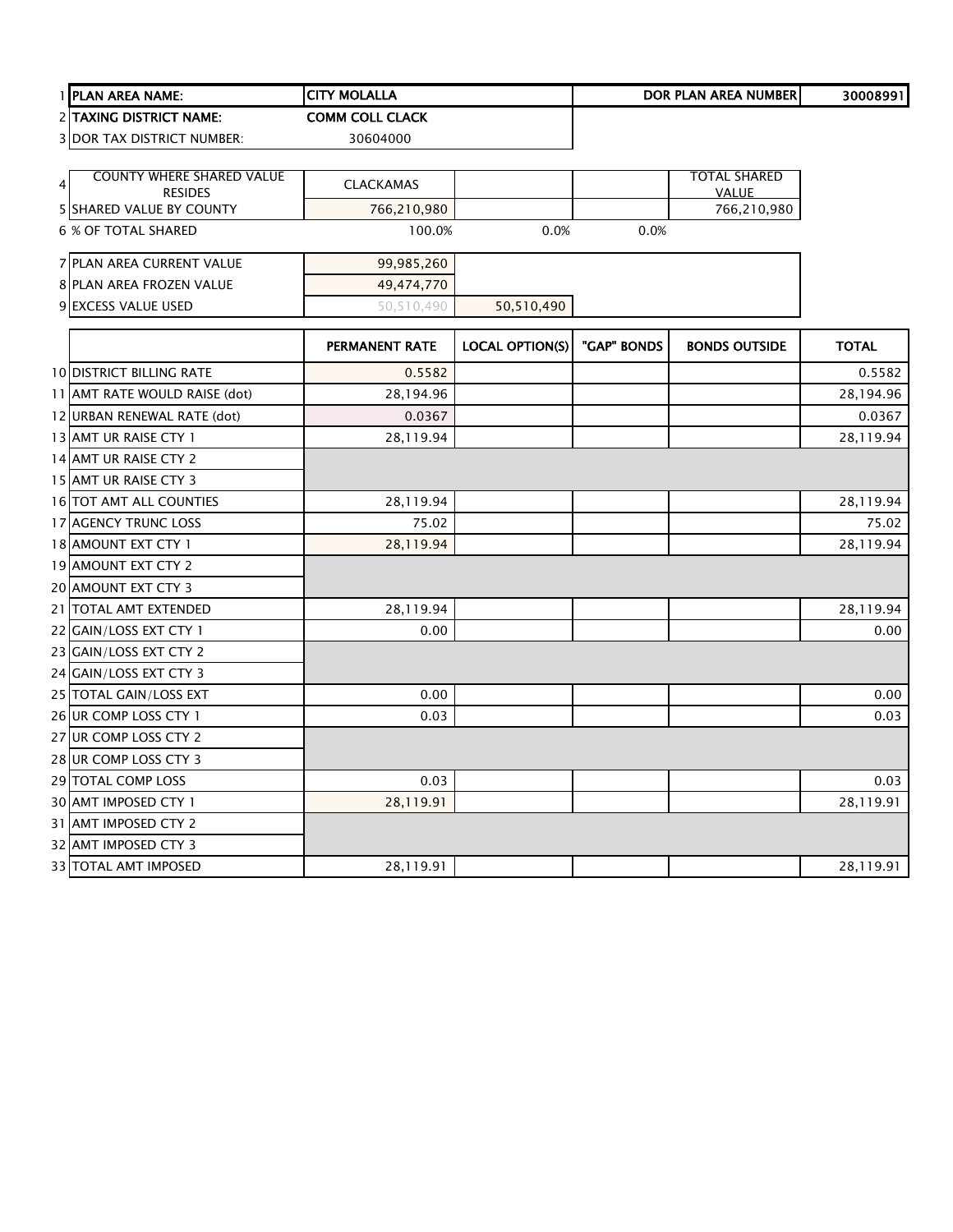|   | PLAN AREA NAME:                            | <b>CITY MOLALLA</b> |                        |             | <b>DOR PLAN AREA NUMBER</b> | 30008991     |
|---|--------------------------------------------|---------------------|------------------------|-------------|-----------------------------|--------------|
|   | 2 TAXING DISTRICT NAME:                    | <b>COUNTY C</b>     |                        |             |                             |              |
|   | <b>3 DOR TAX DISTRICT NUMBER:</b>          | 30000032            |                        |             |                             |              |
|   |                                            |                     |                        |             |                             |              |
| 4 | COUNTY WHERE SHARED VALUE                  | <b>CLACKAMAS</b>    |                        |             | <b>TOTAL SHARED</b>         |              |
|   | <b>RESIDES</b><br>5 SHARED VALUE BY COUNTY | 764,929,451         |                        |             | <b>VALUE</b><br>764,929,451 |              |
|   | <b>6 % OF TOTAL SHARED</b>                 | 100.0%              | 0.0%                   | 0.0%        |                             |              |
|   |                                            |                     |                        |             |                             |              |
|   | <b>7 PLAN AREA CURRENT VALUE</b>           | 98,703,731          |                        |             |                             |              |
|   | 8 PLAN AREA FROZEN VALUE                   | 48,541,177          |                        |             |                             |              |
|   | 9 EXCESS VALUE USED                        | 50,162,554          | 50,162,554             |             |                             |              |
|   |                                            |                     |                        |             |                             |              |
|   |                                            | PERMANENT RATE      | <b>LOCAL OPTION(S)</b> | "GAP" BONDS | <b>BONDS OUTSIDE</b>        | <b>TOTAL</b> |
|   | <b>10 DISTRICT BILLING RATE</b>            | 2.4042              |                        |             |                             | 2.4042       |
|   | 11 AMT RATE WOULD RAISE (dot)              | 120,600.81          |                        |             |                             | 120,600.81   |
|   | 12 URBAN RENEWAL RATE (dot)                | 0.1576              |                        |             |                             | 0.1576       |
|   | 13 AMT UR RAISE CTY 1                      | 120,552.88          |                        |             |                             | 120,552.88   |
|   | 14 AMT UR RAISE CTY 2                      |                     |                        |             |                             |              |
|   | 15 AMT UR RAISE CTY 3                      |                     |                        |             |                             |              |
|   | 16 TOT AMT ALL COUNTIES                    | 120,552.88          |                        |             |                             | 120,552.88   |
|   | 17 AGENCY TRUNC LOSS                       | 47.93               |                        |             |                             | 47.93        |
|   | 18 AMOUNT EXT CTY 1                        | 120,552.88          |                        |             |                             | 120,552.88   |
|   | 19 AMOUNT EXT CTY 2                        |                     |                        |             |                             |              |
|   | 20 AMOUNT EXT CTY 3                        |                     |                        |             |                             |              |
|   | 21   TOTAL AMT EXTENDED                    | 120,552.88          |                        |             |                             | 120,552.88   |
|   | 22 GAIN/LOSS EXT CTY 1                     | 0.00                |                        |             |                             | 0.00         |
|   | 23 GAIN/LOSS EXT CTY 2                     |                     |                        |             |                             |              |
|   | 24 GAIN/LOSS EXT CTY 3                     |                     |                        |             |                             |              |
|   | 25 TOTAL GAIN/LOSS EXT                     | 0.00                |                        |             |                             | 0.00         |
|   | 26 UR COMP LOSS CTY 1                      | 0.13                |                        |             |                             | 0.13         |
|   | 27 UR COMP LOSS CTY 2                      |                     |                        |             |                             |              |
|   | 28 UR COMP LOSS CTY 3                      |                     |                        |             |                             |              |
|   | 29 TOTAL COMP LOSS                         | 0.13                |                        |             |                             | 0.13         |
|   | 30 AMT IMPOSED CTY 1                       | 120,552.75          |                        |             |                             | 120,552.75   |
|   | 31 AMT IMPOSED CTY 2                       |                     |                        |             |                             |              |
|   | 32 AMT IMPOSED CTY 3                       |                     |                        |             |                             |              |
|   | <b>33 TOTAL AMT IMPOSED</b>                | 120,552.75          |                        |             |                             | 120,552.75   |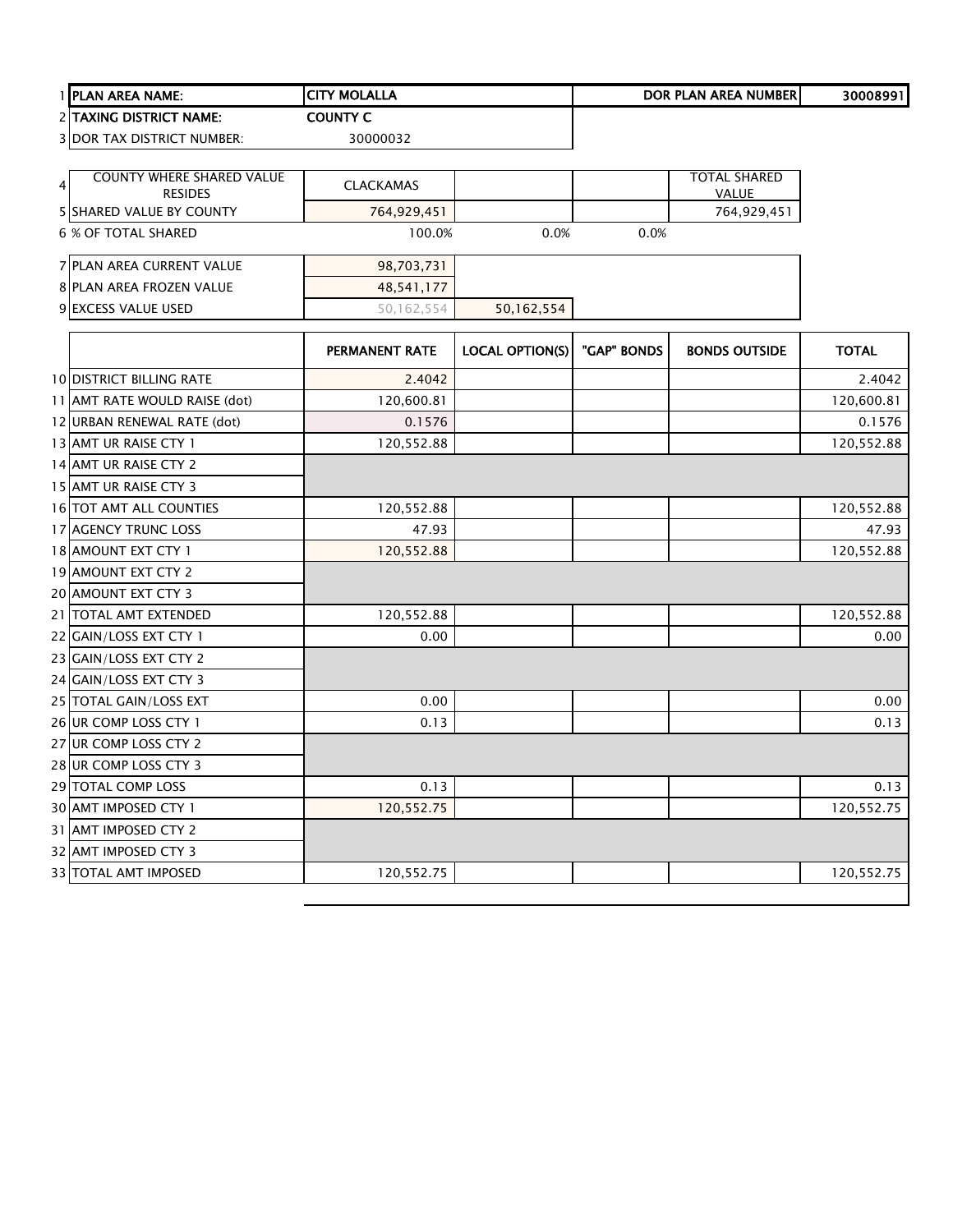| <b>I PLAN AREA NAME:</b>                                             | <b>ICITY MOLALLA</b> |      |      | <b>DOR PLAN AREA NUMBERI</b> | 30008991 |
|----------------------------------------------------------------------|----------------------|------|------|------------------------------|----------|
| 2 TAXING DISTRICT NAME:                                              | <b>COUNTY R</b>      |      |      |                              |          |
| <b>3 DOR TAX DISTRICT NUMBER:</b>                                    | 30000031             |      |      |                              |          |
| <b>COUNTY WHERE SHARED VALUE</b><br>4 <sup>1</sup><br><b>RESIDES</b> | <b>CLACKAMAS</b>     |      |      | <b>TOTAL SHARED</b><br>VALUE |          |
| <b>5 SHARED VALUE BY COUNTY</b>                                      | 1,281,529            |      |      | 1,281,529                    |          |
| 6 % OF TOTAL SHARED                                                  | 100.0%               | 0.0% | 0.0% |                              |          |
|                                                                      |                      |      |      |                              |          |
| 7 PLAN AREA CURRENT VALUE                                            | 1,281,529            |      |      |                              |          |
| <b>8 PLAN AREA FROZEN VALUE</b>                                      | 933,593              |      |      |                              |          |

**EXCESS VALUE USED** 347,936 347,936

|                                 | <b>PERMANENT RATE</b> | <b>LOCAL OPTION(S)</b> | "GAP" BONDS | <b>BONDS OUTSIDE</b> | <b>TOTAL</b> |
|---------------------------------|-----------------------|------------------------|-------------|----------------------|--------------|
| <b>10 DISTRICT BILLING RATE</b> | 2.9766                |                        |             |                      | 2.9766       |
| 11 AMT RATE WOULD RAISE (dot)   | 1,035.67              |                        |             |                      | 1,035.67     |
| 12 URBAN RENEWAL RATE (dot)     | 0.8081                |                        |             |                      | 0.8081       |
| 13 AMT UR RAISE CTY 1           | 1,035.60              |                        |             |                      | 1,035.60     |
| 14 AMT UR RAISE CTY 2           |                       |                        |             |                      |              |
| 15 AMT UR RAISE CTY 3           |                       |                        |             |                      |              |
| <b>16 TOT AMT ALL COUNTIES</b>  | 1,035.60              |                        |             |                      | 1,035.60     |
| 17 AGENCY TRUNC LOSS            | 0.07                  |                        |             |                      | 0.07         |
| 18 AMOUNT EXT CTY 1             | 1,035.60              |                        |             |                      | 1,035.60     |
| 19 AMOUNT EXT CTY 2             |                       |                        |             |                      |              |
| <b>20 AMOUNT EXT CTY 3</b>      |                       |                        |             |                      |              |
| 21 TOTAL AMT EXTENDED           | 1,035.60              |                        |             |                      | 1,035.60     |
| 22 GAIN/LOSS EXT CTY 1          | 0.00                  |                        |             |                      | 0.00         |
| 23 GAIN/LOSS EXT CTY 2          |                       |                        |             |                      |              |
| 24 GAIN/LOSS EXT CTY 3          |                       |                        |             |                      |              |
| 25 TOTAL GAIN/LOSS EXT          | 0.00                  |                        |             |                      | 0.00         |
| 26 UR COMP LOSS CTY 1           | 0.00                  |                        |             |                      | 0.00         |
| 27 UR COMP LOSS CTY 2           |                       |                        |             |                      |              |
| 28 UR COMP LOSS CTY 3           |                       |                        |             |                      |              |
| 29 TOTAL COMP LOSS              | 0.00                  |                        |             |                      | 0.00         |
| 30 AMT IMPOSED CTY 1            | 1,035.60              |                        |             |                      | 1,035.60     |
| 31 AMT IMPOSED CTY 2            |                       |                        |             |                      |              |
| 32 AMT IMPOSED CTY 3            |                       |                        |             |                      |              |
| <b>33 TOTAL AMT IMPOSED</b>     | 1,035.60              |                        |             |                      | 1,035.60     |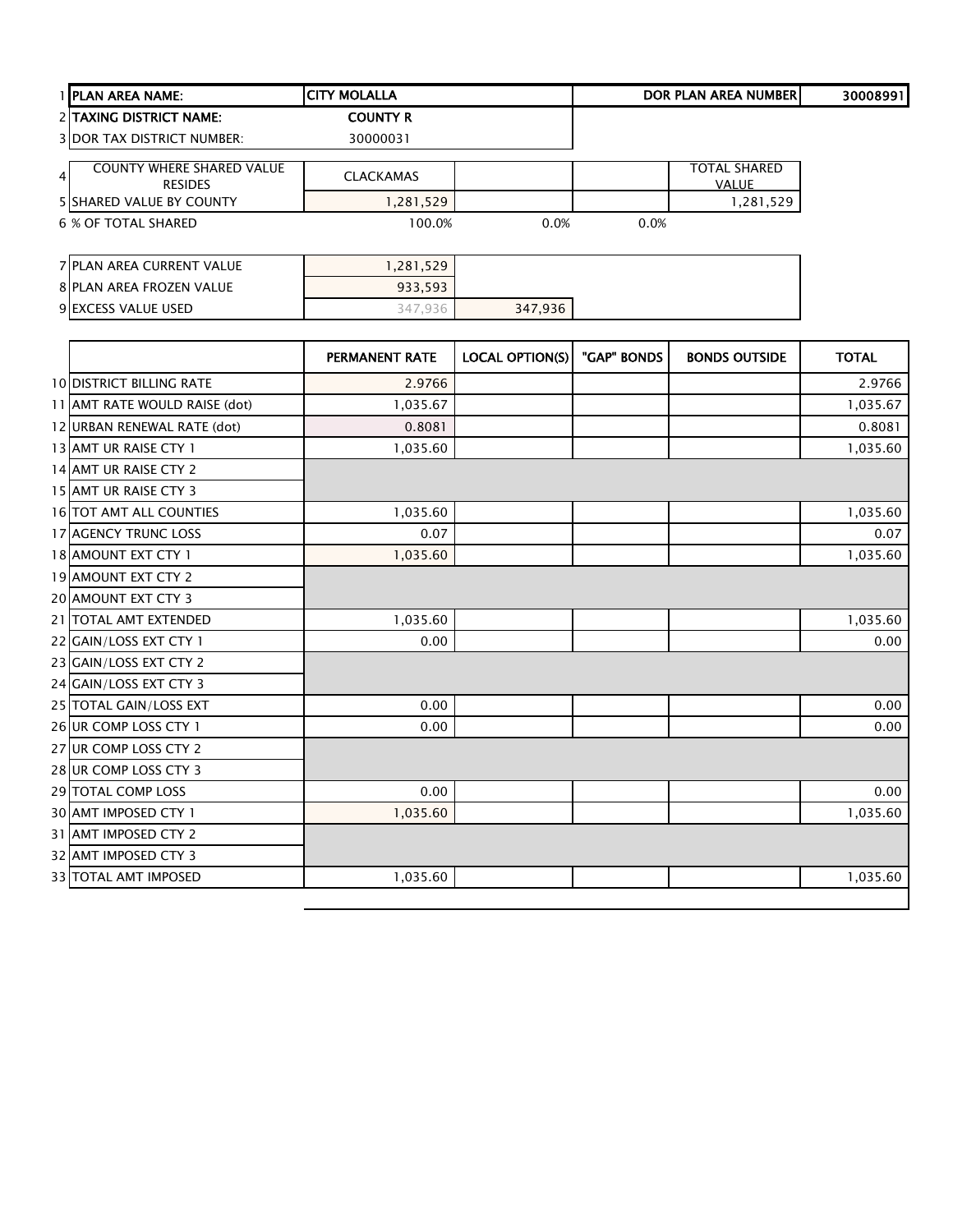| 1 PLAN AREA NAME:                 | <b>CITY MOLALLA</b>              |                        |             | <b>DOR PLAN AREA NUMBER</b> | 30008991     |
|-----------------------------------|----------------------------------|------------------------|-------------|-----------------------------|--------------|
| 2 TAXING DISTRICT NAME:           | <b>COUNTY EXTENSION &amp; 4H</b> |                        |             |                             |              |
| <b>3 DOR TAX DISTRICT NUMBER:</b> | 30008091                         |                        |             |                             |              |
| <b>COUNTY WHERE SHARED VALUE</b>  |                                  |                        |             | <b>TOTAL SHARED</b>         |              |
| $\overline{4}$<br><b>RESIDES</b>  | <b>CLACKAMAS</b>                 |                        |             | VALUE                       |              |
| <b>5 SHARED VALUE BY COUNTY</b>   | 766,210,980                      |                        |             | 766,210,980                 |              |
| <b>6 % OF TOTAL SHARED</b>        | 100.0%                           | 0.0%                   | 0.0%        |                             |              |
| 7 PLAN AREA CURRENT VALUE         | 99,985,260                       |                        |             |                             |              |
| 8 PLAN AREA FROZEN VALUE          | 49,474,770                       |                        |             |                             |              |
| 9 EXCESS VALUE USED               | 50,510,490                       | 50,510,490             |             |                             |              |
|                                   | PERMANENT RATE                   | <b>LOCAL OPTION(S)</b> | "GAP" BONDS | <b>BONDS OUTSIDE</b>        | <b>TOTAL</b> |
| <b>10 DISTRICT BILLING RATE</b>   | 0.0500                           |                        |             |                             | 0.0500       |
| 11 AMT RATE WOULD RAISE (dot)     | 2,525.52                         |                        |             |                             | 2,525.52     |
| 12 URBAN RENEWAL RATE (dot)       | 0.0032                           |                        |             |                             | 0.0032       |
| 13 AMT UR RAISE CTY 1             | 2,451.88                         |                        |             |                             | 2,451.88     |
| 14 AMT UR RAISE CTY 2             |                                  |                        |             |                             |              |
| 15 AMT UR RAISE CTY 3             |                                  |                        |             |                             |              |
| 16 TOT AMT ALL COUNTIES           | 2,451.88                         |                        |             |                             | 2,451.88     |
| 17 AGENCY TRUNC LOSS              | 73.64                            |                        |             |                             | 73.64        |
| 18 AMOUNT EXT CTY 1               | 2,451.88                         |                        |             |                             | 2,451.88     |
| 19 AMOUNT EXT CTY 2               |                                  |                        |             |                             |              |
| 20 AMOUNT EXT CTY 3               |                                  |                        |             |                             |              |
| 21   TOTAL AMT EXTENDED           | 2,451.88                         |                        |             |                             | 2,451.88     |
| 22 GAIN/LOSS EXT CTY 1            | 0.00                             |                        |             |                             | 0.00         |
| 23 GAIN/LOSS EXT CTY 2            |                                  |                        |             |                             |              |
| 24 GAIN/LOSS EXT CTY 3            |                                  |                        |             |                             |              |
| 25 TOTAL GAIN/LOSS EXT            | 0.00                             |                        |             |                             | 0.00         |
| 26 UR COMP LOSS CTY 1             | 0.00                             |                        |             |                             | 0.00         |
| 27 UR COMP LOSS CTY 2             |                                  |                        |             |                             |              |
| 28 UR COMP LOSS CTY 3             |                                  |                        |             |                             |              |
| 29 TOTAL COMP LOSS                | 0.00                             |                        |             |                             | 0.00         |
| 30 AMT IMPOSED CTY 1              | 2,451.88                         |                        |             |                             | 2,451.88     |
| 31 AMT IMPOSED CTY 2              |                                  |                        |             |                             |              |
| 32 AMT IMPOSED CTY 3              |                                  |                        |             |                             |              |
| 33 TOTAL AMT IMPOSED              | 2,451.88                         |                        |             |                             | 2,451.88     |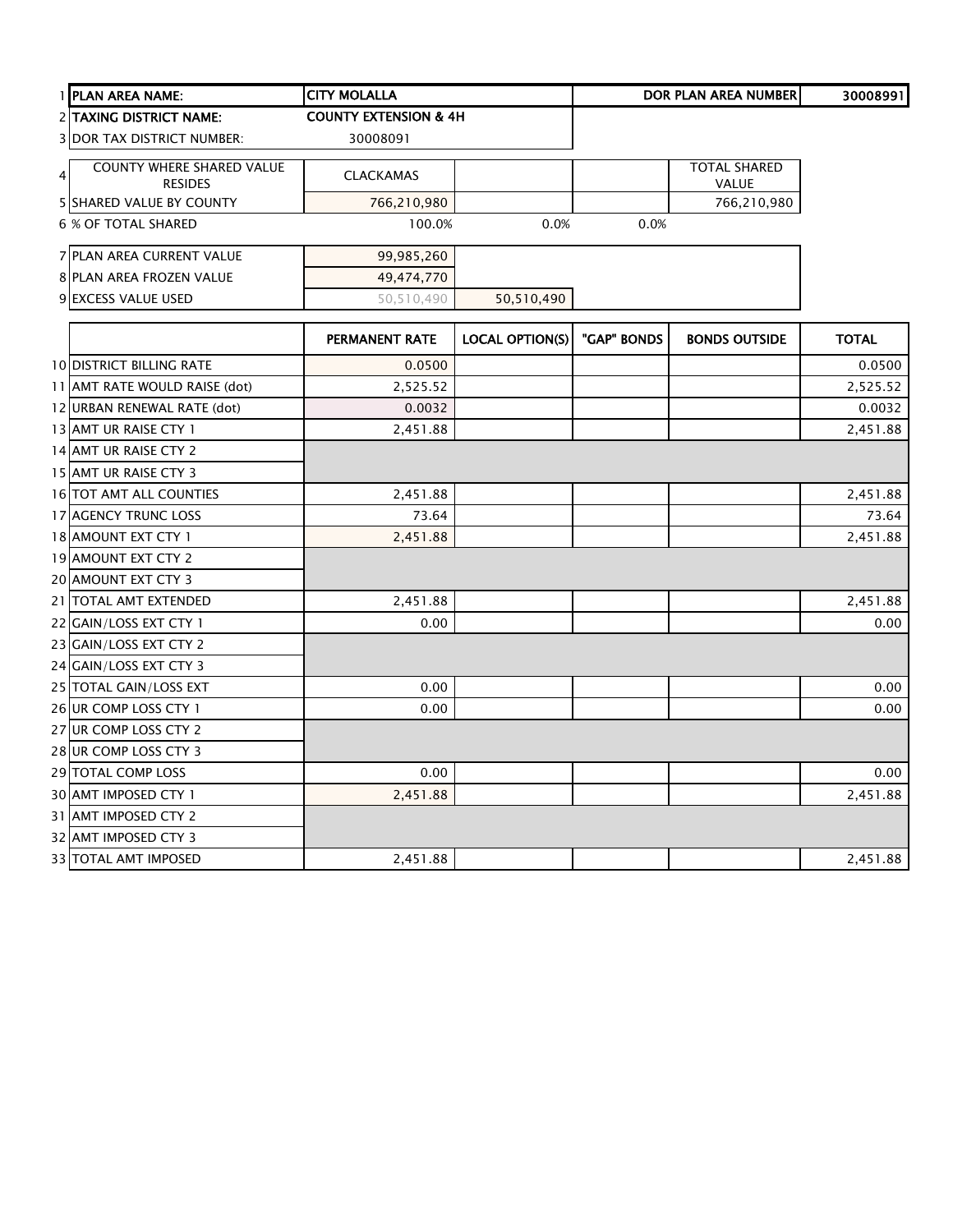|   | 1 PLAN AREA NAME:                                  | <b>CITY MOLALLA</b>   |                        |             | DOR PLAN AREA NUMBER         | 30008991     |
|---|----------------------------------------------------|-----------------------|------------------------|-------------|------------------------------|--------------|
|   | 2 TAXING DISTRICT NAME:                            | <b>COUNTY LIBRARY</b> |                        |             |                              |              |
|   | <b>3 DOR TAX DISTRICT NUMBER:</b>                  | 30009121              |                        |             |                              |              |
| 4 | <b>COUNTY WHERE SHARED VALUE</b><br><b>RESIDES</b> | <b>CLACKAMAS</b>      |                        |             | <b>TOTAL SHARED</b><br>VALUE |              |
|   | <b>5 SHARED VALUE BY COUNTY</b>                    | 766,210,980           |                        |             | 766,210,980                  |              |
|   | <b>6 % OF TOTAL SHARED</b>                         | 100.0%                | 0.0%                   | 0.0%        | 100.0%                       |              |
|   | 7 PLAN AREA CURRENT VALUE                          | 99,985,260            |                        |             |                              |              |
|   | 8 PLAN AREA FROZEN VALUE                           | 49,474,770            |                        |             |                              |              |
|   | 9 EXCESS VALUE USED                                | 50,510,490            | 50,510,490             |             |                              |              |
|   |                                                    | PERMANENT RATE        | <b>LOCAL OPTION(S)</b> | "GAP" BONDS | <b>BONDS OUTSIDE</b>         | <b>TOTAL</b> |
|   | <b>10 DISTRICT BILLING RATE</b>                    | 0.3974                |                        |             |                              | 0.3974       |
|   | 11 AMT RATE WOULD RAISE (dot)                      | 20,072.87             |                        |             |                              | 20,072.87    |
|   | 12 URBAN RENEWAL RATE (dot)                        | 0.0261                |                        |             |                              | 0.0261       |
|   | 13 AMT UR RAISE CTY 1                              | 19,998.11             |                        |             |                              | 19,998.11    |
|   | 14 AMT UR RAISE CTY 2                              |                       |                        |             |                              |              |
|   | 15 AMT UR RAISE CTY 3                              |                       |                        |             |                              |              |
|   | 16 TOT AMT ALL COUNTIES                            | 19,998.11             |                        |             |                              | 19,998.11    |
|   | 17 AGENCY TRUNC LOSS                               | 74.76                 |                        |             |                              | 74.76        |
|   | 18 AMOUNT EXT CTY 1                                | 19,998.11             |                        |             |                              | 19,998.11    |
|   | 19 AMOUNT EXT CTY 2                                |                       |                        |             |                              |              |
|   | 20 AMOUNT EXT CTY 3                                |                       |                        |             |                              |              |
|   | 21 TOTAL AMT EXTENDED                              | 19,998.11             |                        |             |                              | 19,998.11    |
|   | 22 GAIN/LOSS EXT CTY 1                             | 0.00                  |                        |             |                              | 0.00         |
|   | 23 GAIN/LOSS EXT CTY 2                             |                       |                        |             |                              |              |
|   | 24 GAIN/LOSS EXT CTY 3                             |                       |                        |             |                              |              |
|   | 25 TOTAL GAIN/LOSS EXT                             | 0.00                  |                        |             |                              | 0.00         |
|   | 26 UR COMP LOSS CTY 1                              | 0.02                  |                        |             |                              | 0.02         |
|   | 27 UR COMP LOSS CTY 2                              |                       |                        |             |                              |              |
|   | UR COMP LOSS CTY 3                                 |                       |                        |             |                              |              |
|   | 29 TOTAL COMP LOSS                                 | 0.02                  |                        |             |                              | 0.02         |
|   | 30 AMT IMPOSED CTY 1                               | 19,998.09             |                        |             |                              | 19,998.09    |
|   | 31 AMT IMPOSED CTY 2                               |                       |                        |             |                              |              |
|   | 32 AMT IMPOSED CTY 3                               |                       |                        |             |                              |              |
|   | 33 TOTAL AMT IMPOSED                               | 19,998.09             |                        |             |                              | 19,998.09    |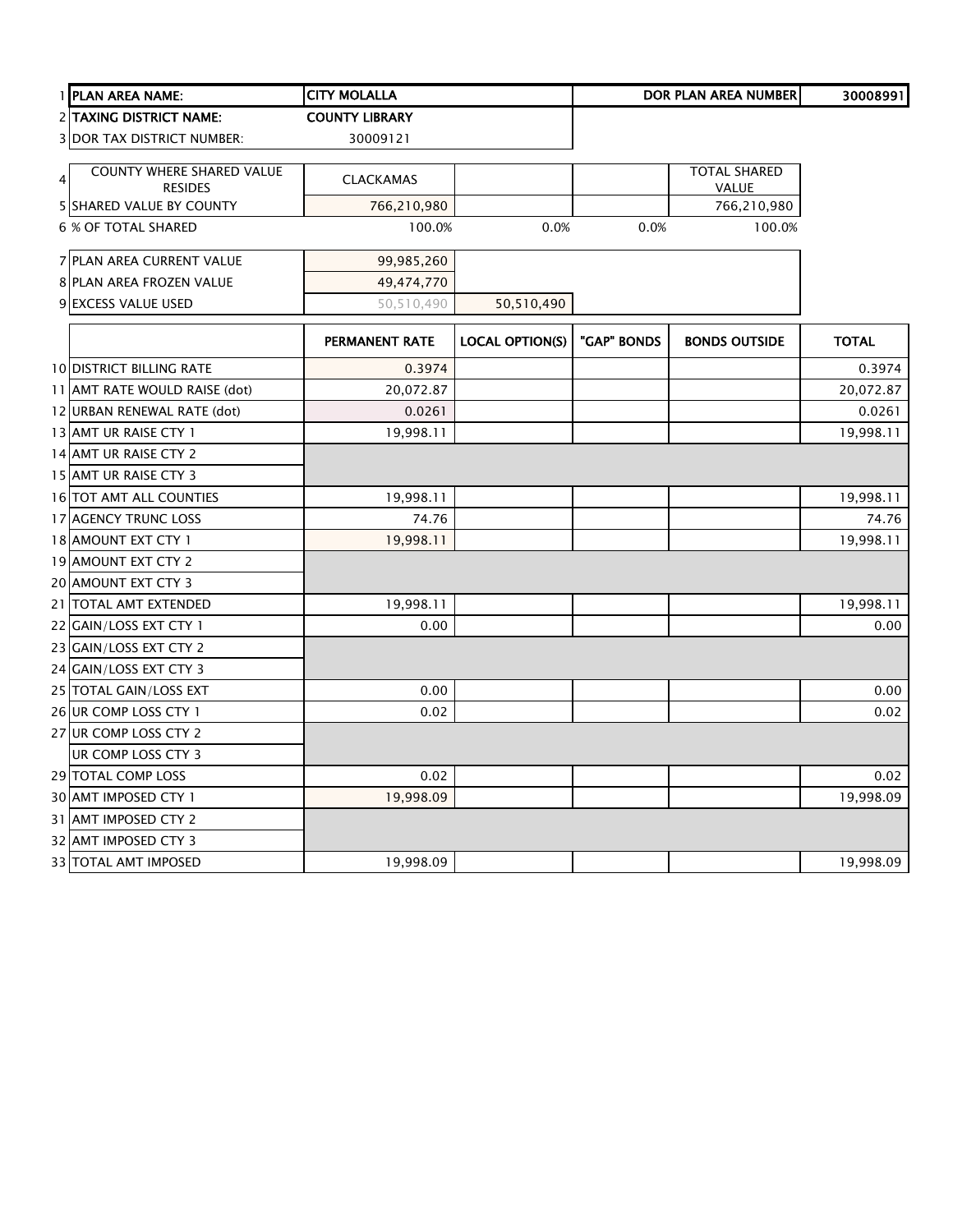| 1 PLAN AREA NAME:                 | <b>CITY MOLALLA</b>     |                        |             | <b>DOR PLAN AREA NUMBER</b> | 30008991     |
|-----------------------------------|-------------------------|------------------------|-------------|-----------------------------|--------------|
| 2 TAXING DISTRICT NAME:           | <b>COUNTY SOIL CONS</b> |                        |             |                             |              |
| <b>3 DOR TAX DISTRICT NUMBER:</b> | 30008060                |                        |             |                             |              |
| <b>COUNTY WHERE SHARED VALUE</b>  |                         |                        |             | <b>TOTAL SHARED</b>         |              |
| 4<br><b>RESIDES</b>               | <b>CLACKAMAS</b>        |                        |             | VALUE                       |              |
| 5 SHARED VALUE BY COUNTY          | 766,210,980             |                        |             | 766,210,980                 |              |
| 6 % OF TOTAL SHARED               | 100.0%                  | 0.0%                   | 0.0%        |                             |              |
| 7 PLAN AREA CURRENT VALUE         | 99,985,260              |                        |             |                             |              |
| 8 PLAN AREA FROZEN VALUE          | 49,474,770              |                        |             |                             |              |
| 9 EXCESS VALUE USED               | 50,510,490              | 50,510,490             |             |                             |              |
|                                   | <b>PERMANENT RATE</b>   | <b>LOCAL OPTION(S)</b> | "GAP" BONDS | <b>BONDS OUTSIDE</b>        | <b>TOTAL</b> |
| <b>10 DISTRICT BILLING RATE</b>   | 0.0500                  |                        |             |                             | 0.0500       |
| 11 AMT RATE WOULD RAISE (dot)     | 2,525.52                |                        |             |                             | 2,525.52     |
| 12 URBAN RENEWAL RATE (dot)       | 0.0032                  |                        |             |                             | 0.0032       |
| 13 AMT UR RAISE CTY 1             | 2,451.88                |                        |             |                             | 2,451.88     |
| 14 AMT UR RAISE CTY 2             |                         |                        |             |                             |              |
| 15 AMT UR RAISE CTY 3             |                         |                        |             |                             |              |
| 16 TOT AMT ALL COUNTIES           | 2,451.88                |                        |             |                             | 2,451.88     |
| 17 AGENCY TRUNC LOSS              | 73.64                   |                        |             |                             | 73.64        |
| 18 AMOUNT EXT CTY 1               | 2,451.88                |                        |             |                             | 2,451.88     |
| 19 AMOUNT EXT CTY 2               |                         |                        |             |                             |              |
| 20 AMOUNT EXT CTY 3               |                         |                        |             |                             |              |
| 21 TOTAL AMT EXTENDED             | 2,451.88                |                        |             |                             | 2,451.88     |
| 22 GAIN/LOSS EXT CTY 1            | 0.00                    |                        |             |                             | 0.00         |
| 23 GAIN/LOSS EXT CTY 2            |                         |                        |             |                             |              |
| 24 GAIN/LOSS EXT CTY 3            |                         |                        |             |                             |              |
| 25 TOTAL GAIN/LOSS EXT            | 0.00                    |                        |             |                             | 0.00         |
| 26 UR COMP LOSS CTY 1             | 0.00                    |                        |             |                             | 0.00         |
| 27 UR COMP LOSS CTY 2             |                         |                        |             |                             |              |
| 28 UR COMP LOSS CTY 3             |                         |                        |             |                             |              |
| 29 TOTAL COMP LOSS                | 0.00                    |                        |             |                             | 0.00         |
| 30 AMT IMPOSED CTY 1              | 2,451.88                |                        |             |                             | 2,451.88     |
| 31 AMT IMPOSED CTY 2              |                         |                        |             |                             |              |
| 32 AMT IMPOSED CTY 3              |                         |                        |             |                             |              |
| 33 TOTAL AMT IMPOSED              | 2,451.88                |                        |             |                             | 2,451.88     |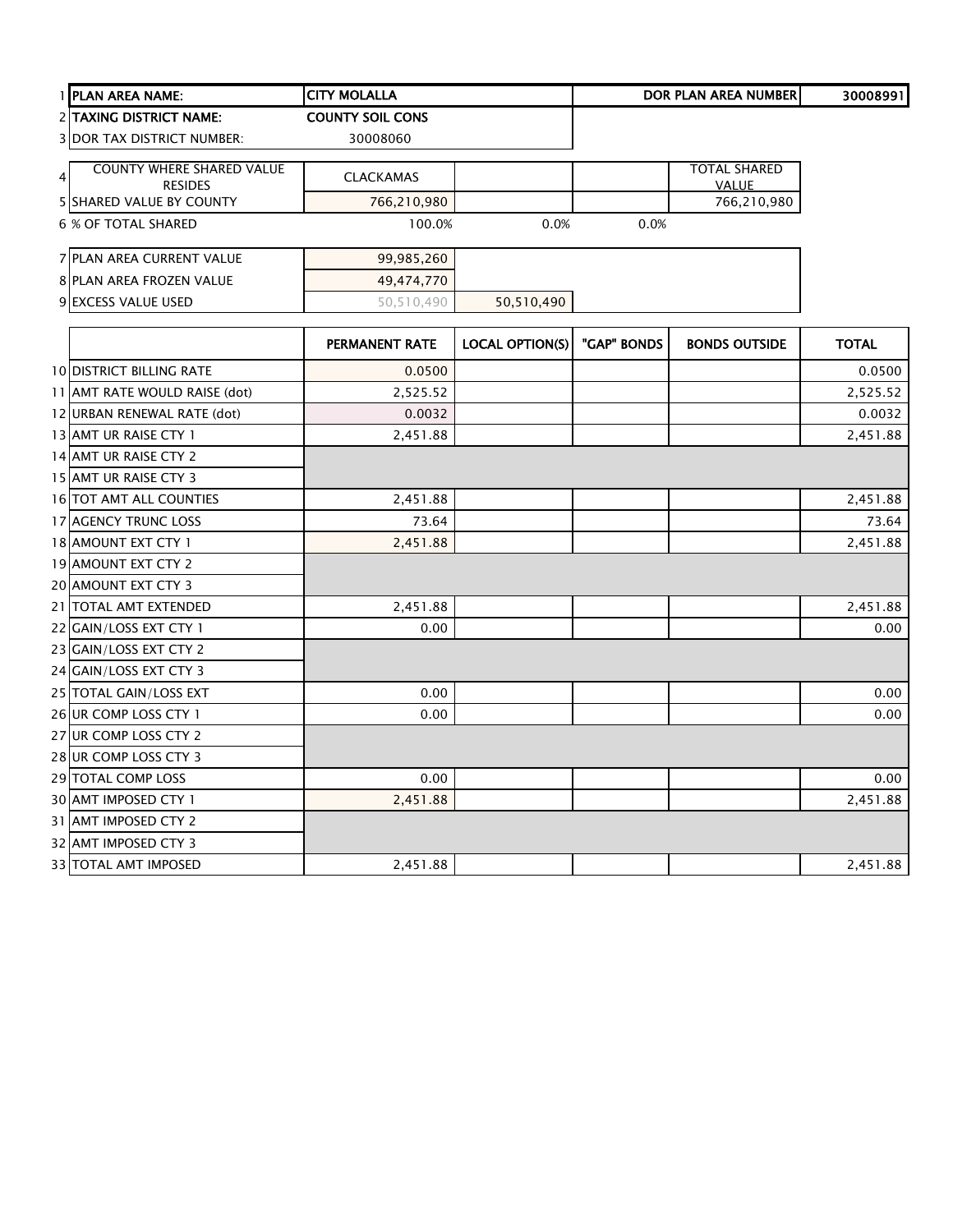|   | 1 PLAN AREA NAME:                 | <b>CITY MOLALLA</b>   |                        |             | <b>DOR PLAN AREA NUMBER</b> | 30008991     |
|---|-----------------------------------|-----------------------|------------------------|-------------|-----------------------------|--------------|
|   | 2 TAXING DISTRICT NAME:           | <b>ESD CLACKAMAS</b>  |                        |             |                             |              |
|   | <b>3 DOR TAX DISTRICT NUMBER:</b> | 30503000              |                        |             |                             |              |
|   | <b>COUNTY WHERE SHARED VALUE</b>  |                       |                        |             | <b>TOTAL SHARED</b>         |              |
| 4 | <b>RESIDES</b>                    | <b>CLACKAMAS</b>      |                        |             | <b>VALUE</b>                |              |
|   | <b>5 SHARED VALUE BY COUNTY</b>   | 766,210,980           |                        |             | 766,210,980                 |              |
|   | <b>6 % OF TOTAL SHARED</b>        | 100.0%                | 0.0%                   | 0.0%        |                             |              |
|   | 7 PLAN AREA CURRENT VALUE         | 99,985,260            |                        |             |                             |              |
|   | 8 PLAN AREA FROZEN VALUE          | 49,474,770            |                        |             |                             |              |
|   | 9 EXCESS VALUE USED               | 50,510,490            | 50,510,490             |             |                             |              |
|   |                                   | <b>PERMANENT RATE</b> | <b>LOCAL OPTION(S)</b> | "GAP" BONDS | <b>BONDS OUTSIDE</b>        | <b>TOTAL</b> |
|   | <b>10 DISTRICT BILLING RATE</b>   | 0.3687                |                        |             |                             | 0.3687       |
|   | 11 AMT RATE WOULD RAISE (dot)     | 18,623.22             |                        |             |                             | 18,623.22    |
|   | 12 URBAN RENEWAL RATE (dot)       | 0.0243                |                        |             |                             | 0.0243       |
|   | 13 AMT UR RAISE CTY 1             | 18,618.93             |                        |             |                             | 18,618.93    |
|   | 14 AMT UR RAISE CTY 2             |                       |                        |             |                             |              |
|   | 15 AMT UR RAISE CTY 3             |                       |                        |             |                             |              |
|   | 16 TOT AMT ALL COUNTIES           | 18,618.93             |                        |             |                             | 18,618.93    |
|   | 17 AGENCY TRUNC LOSS              | 4.29                  |                        |             |                             | 4.29         |
|   | 18 AMOUNT EXT CTY 1               | 18,618.93             |                        |             |                             | 18,618.93    |
|   | 19 AMOUNT EXT CTY 2               |                       |                        |             |                             |              |
|   | 20 AMOUNT EXT CTY 3               |                       |                        |             |                             |              |
|   | 21 TOTAL AMT EXTENDED             | 18,618.93             |                        |             |                             | 18,618.93    |
|   | 22 GAIN/LOSS EXT CTY 1            | 0.00                  |                        |             |                             | 0.00         |
|   | 23 GAIN/LOSS EXT CTY 2            |                       |                        |             |                             |              |
|   | 24 GAIN/LOSS EXT CTY 3            |                       |                        |             |                             |              |
|   | 25 TOTAL GAIN/LOSS EXT            | 0.00                  |                        |             |                             | 0.00         |
|   | 26 UR COMP LOSS CTY 1             | 0.02                  |                        |             |                             | 0.02         |
|   | 27 UR COMP LOSS CTY 2             |                       |                        |             |                             |              |
|   | 28 UR COMP LOSS CTY 3             |                       |                        |             |                             |              |
|   | 29 TOTAL COMP LOSS                | 0.02                  |                        |             |                             | 0.02         |
|   | 30 AMT IMPOSED CTY 1              | 18,618.91             |                        |             |                             | 18,618.91    |
|   | 31 AMT IMPOSED CTY 2              |                       |                        |             |                             |              |
|   | 32 AMT IMPOSED CTY 3              |                       |                        |             |                             |              |
|   | 33 TOTAL AMT IMPOSED              | 18,618.91             |                        |             |                             | 18,618.91    |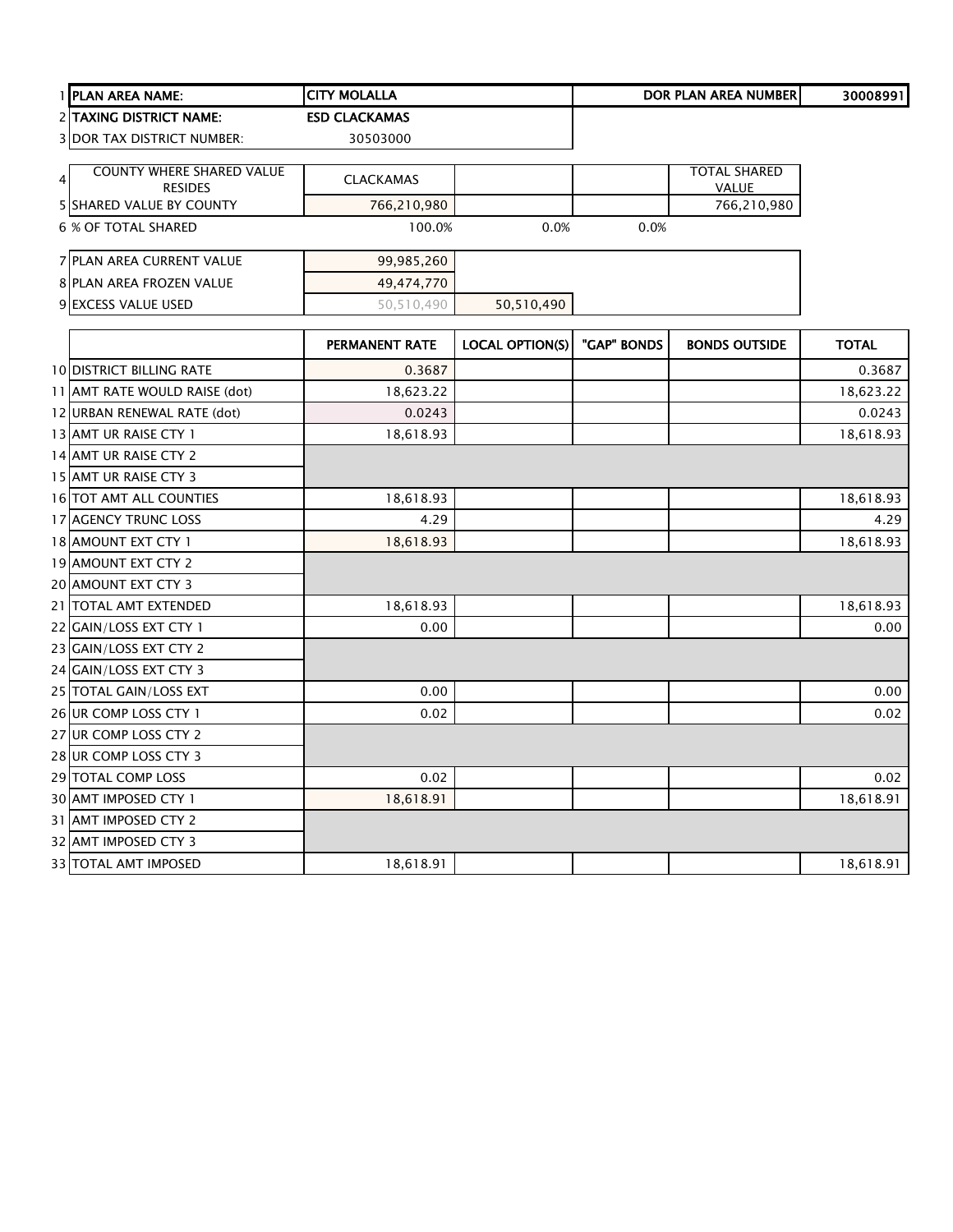| 1 PLAN AREA NAME:                 | <b>CITY MOLALLA</b>   |                        |             | <b>DOR PLAN AREA NUMBER</b> | 30008991     |
|-----------------------------------|-----------------------|------------------------|-------------|-----------------------------|--------------|
| 2 TAXING DISTRICT NAME:           | <b>FD73 MOLALLA</b>   |                        |             |                             |              |
| <b>3 DOR TAX DISTRICT NUMBER:</b> | 30022400              |                        |             |                             |              |
| <b>COUNTY WHERE SHARED VALUE</b>  |                       |                        |             | <b>TOTAL SHARED</b>         |              |
| 4<br><b>RESIDES</b>               | <b>CLACKAMAS</b>      |                        |             | <b>VALUE</b>                |              |
| <b>5 SHARED VALUE BY COUNTY</b>   | 766,209,238           |                        |             | 766,209,238                 |              |
| <b>6 % OF TOTAL SHARED</b>        | 100.0%                | 0.0%                   | 0.0%        |                             |              |
| 7 PLAN AREA CURRENT VALUE         | 99,985,260            |                        |             |                             |              |
| 8 PLAN AREA FROZEN VALUE          | 49,474,770            |                        |             |                             |              |
| 9 EXCESS VALUE USED               | 50,510,490            | 50,510,490             |             |                             |              |
|                                   | <b>PERMANENT RATE</b> | <b>LOCAL OPTION(S)</b> | "GAP" BONDS | <b>BONDS OUTSIDE</b>        | <b>TOTAL</b> |
| <b>10 DISTRICT BILLING RATE</b>   | 0.7833                |                        |             |                             | 0.7833       |
| 11 AMT RATE WOULD RAISE (dot)     | 39,564.87             |                        |             |                             | 39,564.87    |
| 12 URBAN RENEWAL RATE (dot)       | 0.0516                |                        |             |                             | 0.0516       |
| 13 AMT UR RAISE CTY 1             | 39,536.40             |                        |             |                             | 39,536.40    |
| 14 AMT UR RAISE CTY 2             |                       |                        |             |                             |              |
| 15 AMT UR RAISE CTY 3             |                       |                        |             |                             |              |
| 16 TOT AMT ALL COUNTIES           | 39,536.40             |                        |             |                             | 39,536.40    |
| 17 AGENCY TRUNC LOSS              | 28.47                 |                        |             |                             | 28.47        |
| 18 AMOUNT EXT CTY 1               | 39,536.40             |                        |             |                             | 39,536.40    |
| 19 AMOUNT EXT CTY 2               |                       |                        |             |                             |              |
| 20 AMOUNT EXT CTY 3               |                       |                        |             |                             |              |
| 21 TOTAL AMT EXTENDED             | 39,536.40             |                        |             |                             | 39,536.40    |
| 22 GAIN/LOSS EXT CTY 1            | 0.00                  |                        |             |                             | 0.00         |
| 23 GAIN/LOSS EXT CTY 2            |                       |                        |             |                             |              |
| 24 GAIN/LOSS EXT CTY 3            |                       |                        |             |                             |              |
| 25 TOTAL GAIN/LOSS EXT            | 0.00                  |                        |             |                             | 0.00         |
| 26 UR COMP LOSS CTY 1             | 0.04                  |                        |             |                             | 0.04         |
| 27 UR COMP LOSS CTY 2             |                       |                        |             |                             |              |
| 28 UR COMP LOSS CTY 3             |                       |                        |             |                             |              |
| 29 TOTAL COMP LOSS                | 0.04                  |                        |             |                             | 0.04         |
| 30 AMT IMPOSED CTY 1              | 39,536.36             |                        |             |                             | 39,536.36    |
| 31 AMT IMPOSED CTY 2              |                       |                        |             |                             |              |
| 32 AMT IMPOSED CTY 3              |                       |                        |             |                             |              |
| 33 TOTAL AMT IMPOSED              | 39,536.36             |                        |             |                             | 39,536.36    |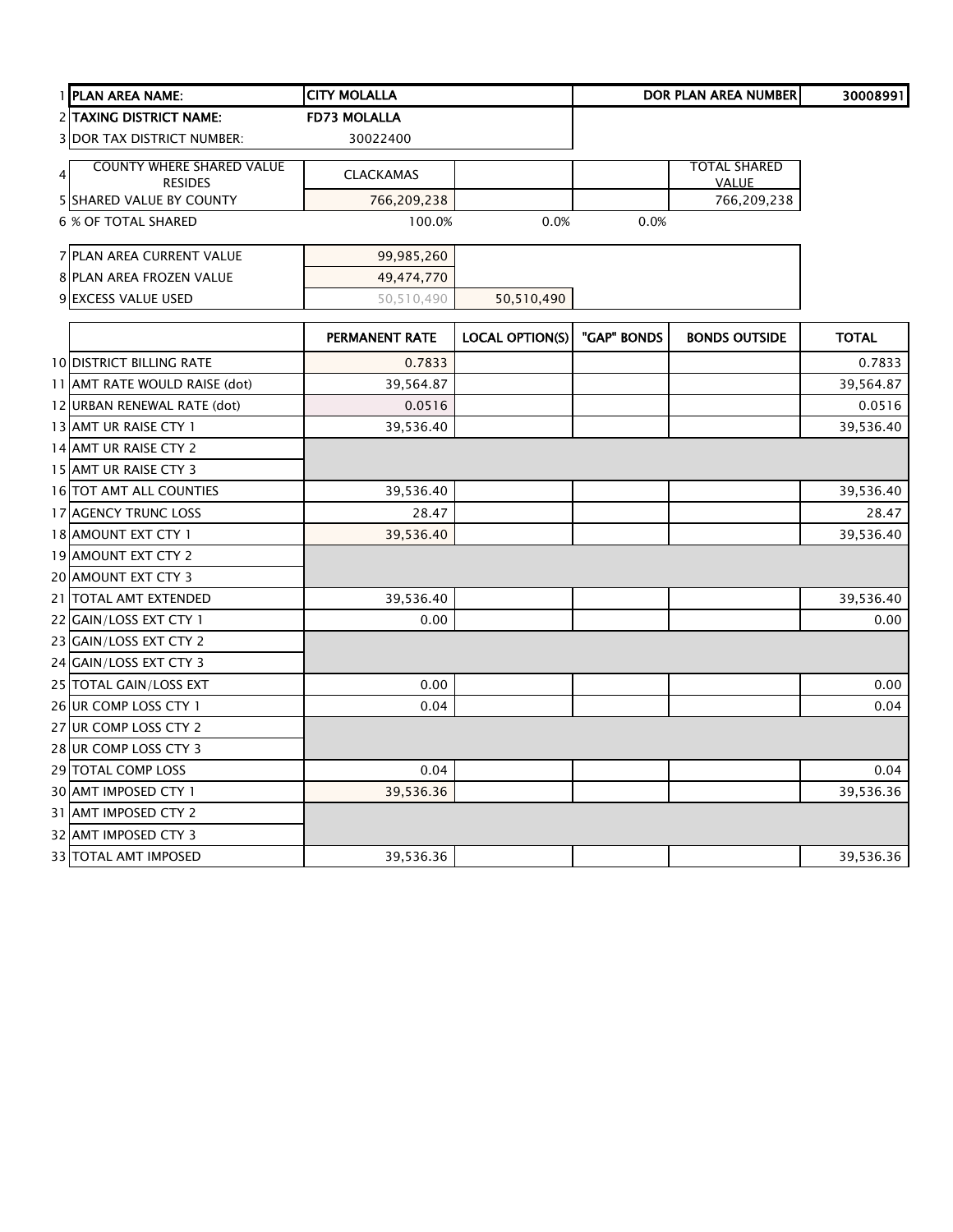| 1 PLAN AREA NAME:                 | <b>CITY MOLALLA</b>   |                        |             | <b>DOR PLAN AREA NUMBER</b> | 30008991     |
|-----------------------------------|-----------------------|------------------------|-------------|-----------------------------|--------------|
| 2 TAXING DISTRICT NAME:           | PK MOLALLA AQUATIC    |                        |             |                             |              |
| <b>3 DOR TAX DISTRICT NUMBER:</b> | 30001570              |                        |             |                             |              |
| <b>COUNTY WHERE SHARED VALUE</b>  |                       |                        |             | <b>TOTAL SHARED</b>         |              |
| 4<br><b>RESIDES</b>               | <b>CLACKAMAS</b>      |                        |             | VALUE                       |              |
| <b>5 SHARED VALUE BY COUNTY</b>   | 766,210,980           |                        |             | 766,210,980                 |              |
| <b>6 % OF TOTAL SHARED</b>        | 100.0%                | 0.0%                   | 0.0%        |                             |              |
| 7 PLAN AREA CURRENT VALUE         | 99,985,260            |                        |             |                             |              |
| 8 PLAN AREA FROZEN VALUE          | 49,474,770            |                        |             |                             |              |
| 9 EXCESS VALUE USED               | 50,510,490            | 50,510,490             |             |                             |              |
|                                   | <b>PERMANENT RATE</b> | <b>LOCAL OPTION(S)</b> | "GAP" BONDS | <b>BONDS OUTSIDE</b>        | <b>TOTAL</b> |
| <b>10 DISTRICT BILLING RATE</b>   | 0.2900                |                        |             |                             | 0.2900       |
| 11 AMT RATE WOULD RAISE (dot)     | 14,648.04             |                        |             |                             | 14,648.04    |
| 12 URBAN RENEWAL RATE (dot)       | 0.0191                |                        |             |                             | 0.0191       |
| 13 AMT UR RAISE CTY 1             | 14,634.63             |                        |             |                             | 14,634.63    |
| 14 AMT UR RAISE CTY 2             |                       |                        |             |                             |              |
| 15 AMT UR RAISE CTY 3             |                       |                        |             |                             |              |
| 16 TOT AMT ALL COUNTIES           | 14,634.63             |                        |             |                             | 14,634.63    |
| 17 AGENCY TRUNC LOSS              | 13.41                 |                        |             |                             | 13.41        |
| 18 AMOUNT EXT CTY 1               | 14,634.63             |                        |             |                             | 14,634.63    |
| 19 AMOUNT EXT CTY 2               |                       |                        |             |                             |              |
| 20 AMOUNT EXT CTY 3               |                       |                        |             |                             |              |
| 21 TOTAL AMT EXTENDED             | 14,634.63             |                        |             |                             | 14,634.63    |
| 22 GAIN/LOSS EXT CTY 1            | 0.00                  |                        |             |                             | 0.00         |
| 23 GAIN/LOSS EXT CTY 2            |                       |                        |             |                             |              |
| 24 GAIN/LOSS EXT CTY 3            |                       |                        |             |                             |              |
| 25 TOTAL GAIN/LOSS EXT            | 0.00                  |                        |             |                             | 0.00         |
| 26 UR COMP LOSS CTY 1             | 0.01                  |                        |             |                             | 0.01         |
| 27 UR COMP LOSS CTY 2             |                       |                        |             |                             |              |
| 28 UR COMP LOSS CTY 3             |                       |                        |             |                             |              |
| 29 TOTAL COMP LOSS                | 0.01                  |                        |             |                             | 0.01         |
| 30 AMT IMPOSED CTY 1              | 14,634.62             |                        |             |                             | 14,634.62    |
| 31 AMT IMPOSED CTY 2              |                       |                        |             |                             |              |
| 32 AMT IMPOSED CTY 3              |                       |                        |             |                             |              |
| 33 TOTAL AMT IMPOSED              | 14,634.62             |                        |             |                             | 14,634.62    |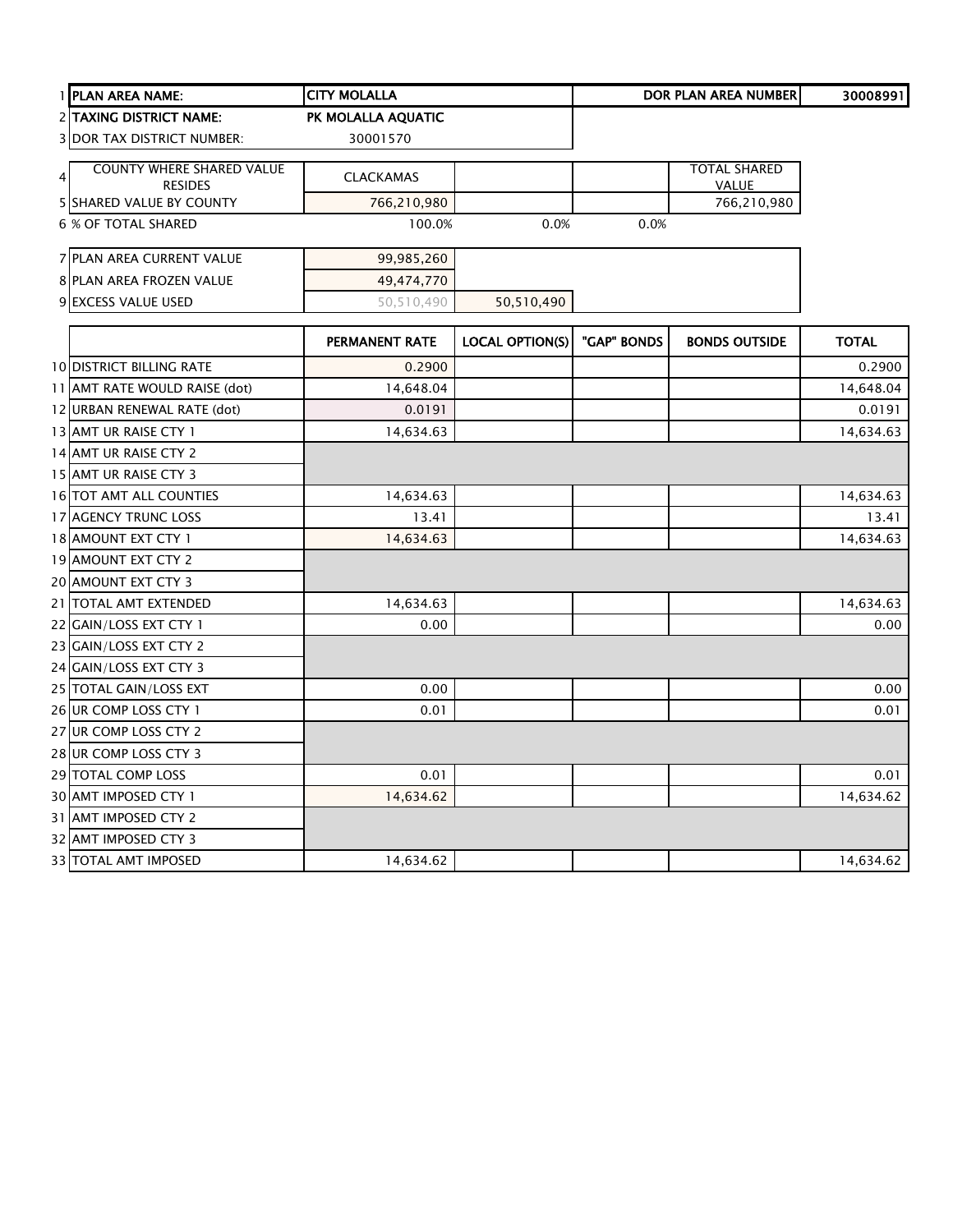| 1 PLAN AREA NAME:                 | <b>CITY MOLALLA</b>  |                        |             | <b>DOR PLAN AREA NUMBER</b> | 30008991     |
|-----------------------------------|----------------------|------------------------|-------------|-----------------------------|--------------|
| <b>2 TAXING DISTRICT NAME:</b>    | <b>Port Portland</b> |                        |             |                             |              |
| <b>3 DOR TAX DISTRICT NUMBER:</b> | 30002160             |                        |             |                             |              |
| <b>COUNTY WHERE SHARED VALUE</b>  |                      |                        |             | <b>TOTAL SHARED</b>         |              |
| $\overline{4}$<br><b>RESIDES</b>  | <b>CLACKAMAS</b>     |                        |             | <b>VALUE</b>                |              |
| <b>5 SHARED VALUE BY COUNTY</b>   | 766,210,980          |                        |             | 766,210,980                 |              |
| <b>6 % OF TOTAL SHARED</b>        | 100.0%               | 0.0%                   | 0.0%        |                             |              |
| 7 PLAN AREA CURRENT VALUE         | 99,985,260           |                        |             |                             |              |
| 8 PLAN AREA FROZEN VALUE          | 49,474,770           |                        |             |                             |              |
| 9 EXCESS VALUE USED               | 50,510,490           | 50,510,490             |             |                             |              |
|                                   | PERMANENT RATE       | <b>LOCAL OPTION(S)</b> | "GAP" BONDS | <b>BONDS OUTSIDE</b>        | <b>TOTAL</b> |
| <b>10 DISTRICT BILLING RATE</b>   | 0.0701               |                        |             |                             | 0.0701       |
| 11 AMT RATE WOULD RAISE (dot)     | 3,540.79             |                        |             |                             | 3,540.79     |
| 12 URBAN RENEWAL RATE (dot)       | 0.0046               |                        |             |                             | 0.0046       |
| 13 AMT UR RAISE CTY 1             | 3,524.57             |                        |             |                             | 3,524.57     |
| 14 AMT UR RAISE CTY 2             |                      |                        |             |                             |              |
| 15 AMT UR RAISE CTY 3             |                      |                        |             |                             |              |
| 16 TOT AMT ALL COUNTIES           | 3,524.57             |                        |             |                             | 3,524.57     |
| 17 AGENCY TRUNC LOSS              | 16.22                |                        |             |                             | 16.22        |
| 18 AMOUNT EXT CTY 1               | 3,524.57             |                        |             |                             | 3,524.57     |
| 19 AMOUNT EXT CTY 2               |                      |                        |             |                             |              |
| 20 AMOUNT EXT CTY 3               |                      |                        |             |                             |              |
| 21 TOTAL AMT EXTENDED             | 3,524.57             |                        |             |                             | 3,524.57     |
| 22 GAIN/LOSS EXT CTY 1            | 0.00                 |                        |             |                             | 0.00         |
| 23 GAIN/LOSS EXT CTY 2            |                      |                        |             |                             |              |
| 24 GAIN/LOSS EXT CTY 3            |                      |                        |             |                             |              |
| 25 TOTAL GAIN/LOSS EXT            | 0.00                 |                        |             |                             | 0.00         |
| 26 UR COMP LOSS CTY 1             | 0.00                 |                        |             |                             | 0.00         |
| 27 UR COMP LOSS CTY 2             |                      |                        |             |                             |              |
| 28 UR COMP LOSS CTY 3             |                      |                        |             |                             |              |
| 29 TOTAL COMP LOSS                | 0.00                 |                        |             |                             | 0.00         |
| 30 AMT IMPOSED CTY 1              | 3,524.57             |                        |             |                             | 3,524.57     |
| 31 AMT IMPOSED CTY 2              |                      |                        |             |                             |              |
| 32 AMT IMPOSED CTY 3              |                      |                        |             |                             |              |
| <b>33 TOTAL AMT IMPOSED</b>       | 3,524.57             |                        |             |                             | 3,524.57     |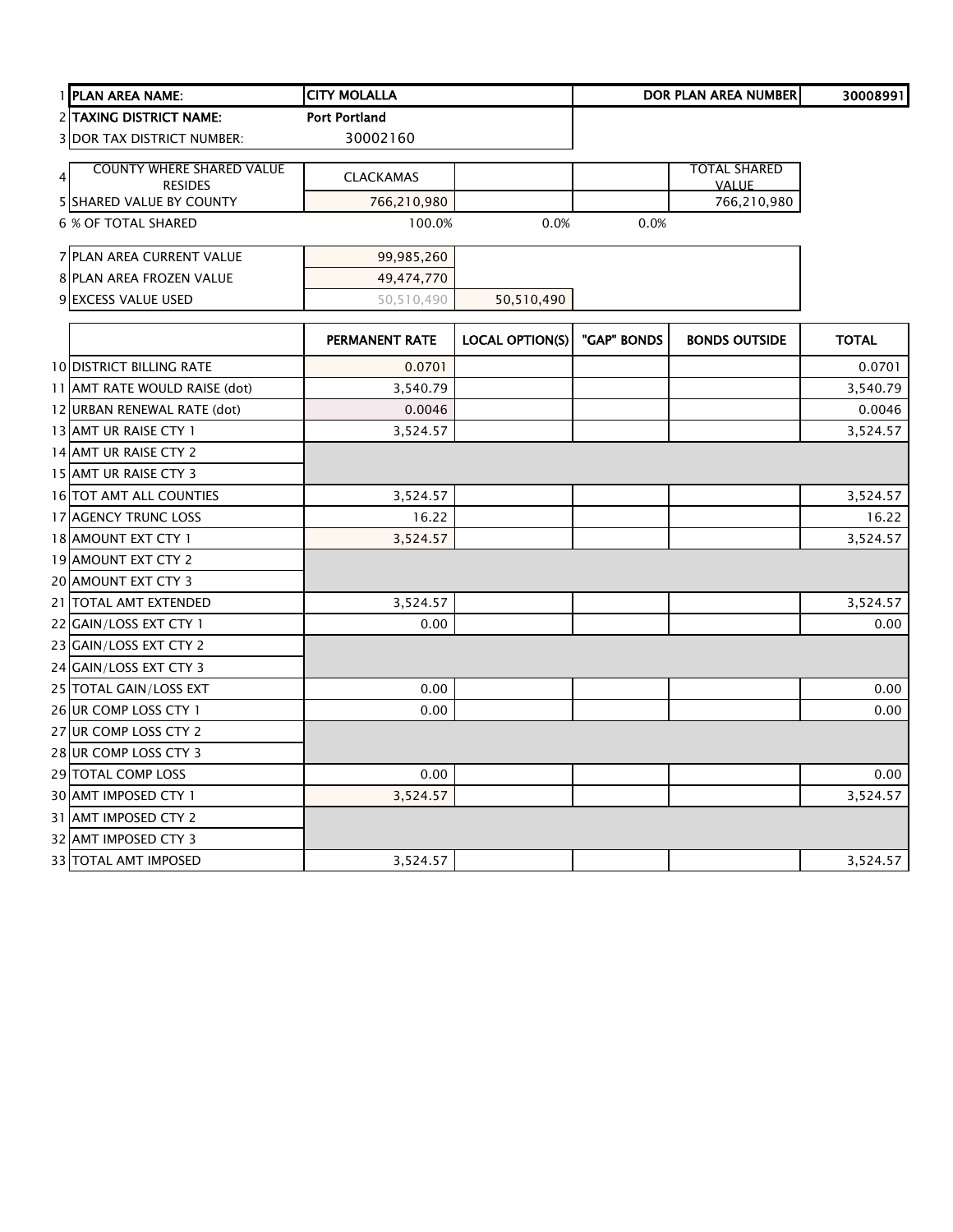| 1 PLAN AREA NAME:                 | <b>CITY MOLALLA</b>      |                        |             | DOR PLAN AREA NUMBER | 30008991     |
|-----------------------------------|--------------------------|------------------------|-------------|----------------------|--------------|
| 2 TAXING DISTRICT NAME:           | <b>SCH MOLALLA RIVER</b> |                        |             |                      |              |
| <b>3 DOR TAX DISTRICT NUMBER:</b> | 30144000                 |                        |             |                      |              |
| <b>COUNTY WHERE SHARED VALUE</b>  |                          |                        |             | <b>TOTAL SHARED</b>  |              |
| $\overline{4}$<br><b>RESIDES</b>  | <b>CLACKAMAS</b>         |                        |             | VALUE                |              |
| <b>5 SHARED VALUE BY COUNTY</b>   | 766,210,980              |                        |             | 766,210,980          |              |
| <b>6 % OF TOTAL SHARED</b>        | 100.0%                   | 0.0%                   | 0.0%        |                      |              |
| 7 PLAN AREA CURRENT VALUE         | 99,985,260               |                        |             |                      |              |
| 8 PLAN AREA FROZEN VALUE          | 49,474,770               |                        |             |                      |              |
| 9 EXCESS VALUE USED               | 50,510,490               | 50,510,490             |             |                      |              |
|                                   | PERMANENT RATE           | <b>LOCAL OPTION(S)</b> | "GAP" BONDS | <b>BONDS OUTSIDE</b> | <b>TOTAL</b> |
| <b>10 DISTRICT BILLING RATE</b>   | 4.7001                   |                        |             |                      | 4.7001       |
| 11 AMT RATE WOULD RAISE (dot)     | 237,404.35               |                        |             |                      | 237,404.35   |
| 12 URBAN RENEWAL RATE (dot)       | 0.3098                   |                        |             |                      | 0.3098       |
| 13 AMT UR RAISE CTY 1             | 237,372.16               |                        |             |                      | 237,372.16   |
| 14 AMT UR RAISE CTY 2             |                          |                        |             |                      |              |
| 15 AMT UR RAISE CTY 3             |                          |                        |             |                      |              |
| 16 TOT AMT ALL COUNTIES           | 237,372.16               |                        |             |                      | 237,372.16   |
| 17 AGENCY TRUNC LOSS              | 32.19                    |                        |             |                      | 32.19        |
| 18 AMOUNT EXT CTY 1               | 237,372.16               |                        |             |                      | 237,372.16   |
| 19 AMOUNT EXT CTY 2               |                          |                        |             |                      |              |
| 20 AMOUNT EXT CTY 3               |                          |                        |             |                      |              |
| 21 TOTAL AMT EXTENDED             | 237,372.16               |                        |             |                      | 237,372.16   |
| 22 GAIN/LOSS EXT CTY 1            | 0.00                     |                        |             |                      | 0.00         |
| 23 GAIN/LOSS EXT CTY 2            |                          |                        |             |                      |              |
| 24 GAIN/LOSS EXT CTY 3            |                          |                        |             |                      |              |
| 25 TOTAL GAIN/LOSS EXT            | 0.00                     |                        |             |                      | 0.00         |
| 26 UR COMP LOSS CTY 1             | 0.26                     |                        |             |                      | 0.26         |
| 27 UR COMP LOSS CTY 2             |                          |                        |             |                      |              |
| 28 UR COMP LOSS CTY 3             |                          |                        |             |                      |              |
| 29 TOTAL COMP LOSS                | 0.26                     |                        |             |                      | 0.26         |
| 30 AMT IMPOSED CTY 1              | 237,371.90               |                        |             |                      | 237,371.90   |
| 31 AMT IMPOSED CTY 2              |                          |                        |             |                      |              |
| 32 AMT IMPOSED CTY 3              |                          |                        |             |                      |              |
| <b>33 TOTAL AMT IMPOSED</b>       | 237,371.90               |                        |             |                      | 237,371.90   |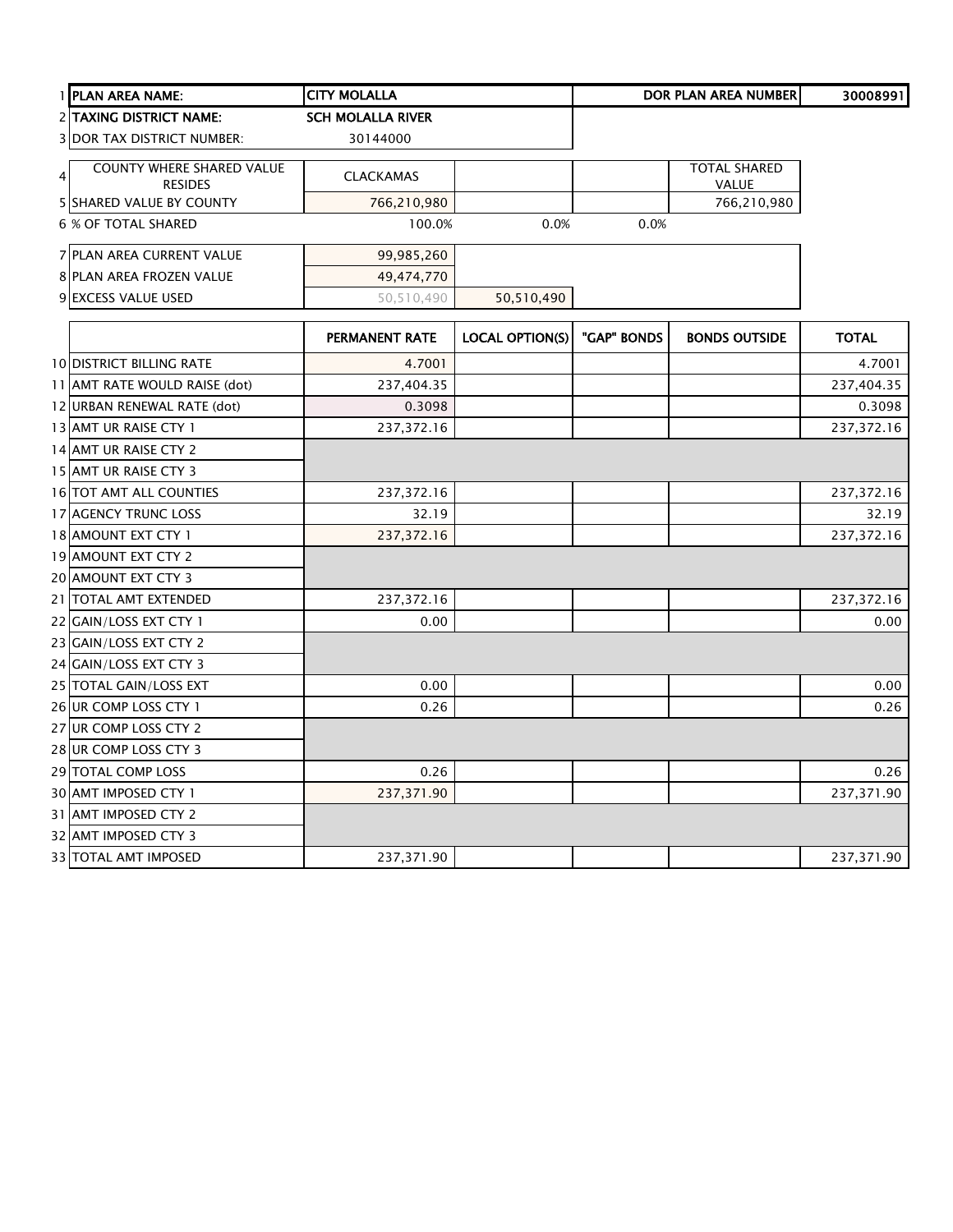| 1 PLAN AREA NAME:                                       | <b>CITY MOLALLA</b>   |                        | <b>DOR PLAN AREA NUMBER</b> |                                     | 30008991     |
|---------------------------------------------------------|-----------------------|------------------------|-----------------------------|-------------------------------------|--------------|
| 2 TAXING DISTRICT NAME:                                 | <b>Vector Control</b> |                        |                             |                                     |              |
| <b>3 DOR TAX DISTRICT NUMBER:</b>                       | 30007510              |                        |                             |                                     |              |
| <b>COUNTY WHERE SHARED VALUE</b><br>4<br><b>RESIDES</b> | <b>CLACKAMAS</b>      |                        |                             | <b>TOTAL SHARED</b><br><b>VALUE</b> |              |
| 5 SHARED VALUE BY COUNTY                                | 766,210,980           |                        |                             | 766,210,980                         |              |
| <b>6 % OF TOTAL SHARED</b>                              | 100.0%                | 0.0%                   | 0.0%                        |                                     |              |
| <b>7 PLAN AREA CURRENT VALUE</b>                        | 99,985,260            |                        |                             |                                     |              |
| 8 PLAN AREA FROZEN VALUE                                | 49,474,770            |                        |                             |                                     |              |
| 9 EXCESS VALUE USED                                     | 50,510,490            | 50,510,490             |                             |                                     |              |
|                                                         | PERMANENT RATE        | <b>LOCAL OPTION(S)</b> | "GAP" BONDS                 | <b>BONDS OUTSIDE</b>                | <b>TOTAL</b> |
| <b>10 DISTRICT BILLING RATE</b>                         | 0.0065                |                        |                             |                                     | 0.0065       |
| 11 AMT RATE WOULD RAISE (dot)                           | 328.32                |                        |                             |                                     | 328.32       |
| 12 URBAN RENEWAL RATE (dot)                             | 0.0004                |                        |                             |                                     | 0.0004       |
| 13 AMT UR RAISE CTY 1                                   | 306.48                |                        |                             |                                     | 306.48       |
| 14 AMT UR RAISE CTY 2                                   |                       |                        |                             |                                     |              |
| 15 AMT UR RAISE CTY 3                                   |                       |                        |                             |                                     |              |
| 16 TOT AMT ALL COUNTIES                                 | 306.48                |                        |                             |                                     | 306.48       |
| 17 AGENCY TRUNC LOSS                                    | 21.84                 |                        |                             |                                     | 21.84        |
| 18 AMOUNT EXT CTY 1                                     | 306.48                |                        |                             |                                     | 306.48       |
| 19 AMOUNT EXT CTY 2                                     |                       |                        |                             |                                     |              |
| 20 AMOUNT EXT CTY 3                                     |                       |                        |                             |                                     |              |
| 21 TOTAL AMT EXTENDED                                   | 306.48                |                        |                             |                                     | 306.48       |
| 22 GAIN/LOSS EXT CTY 1                                  | 0.00                  |                        |                             |                                     | 0.00         |
| 23 GAIN/LOSS EXT CTY 2                                  |                       |                        |                             |                                     |              |
| 24 GAIN/LOSS EXT CTY 3                                  |                       |                        |                             |                                     |              |
| 25 TOTAL GAIN/LOSS EXT                                  | 0.00                  |                        |                             |                                     | 0.00         |
| 26 UR COMP LOSS CTY 1                                   | 0.00                  |                        |                             |                                     | 0.00         |
| 27 UR COMP LOSS CTY 2                                   |                       |                        |                             |                                     |              |
| 28 UR COMP LOSS CTY 3                                   |                       |                        |                             |                                     |              |
| 29 TOTAL COMP LOSS                                      | 0.00                  |                        |                             |                                     | 0.00         |
| 30 AMT IMPOSED CTY 1                                    | 306.48                |                        |                             |                                     | 306.48       |
| 31 AMT IMPOSED CTY 2                                    |                       |                        |                             |                                     |              |
| 32 AMT IMPOSED CTY 3                                    |                       |                        |                             |                                     |              |
| 33 TOTAL AMT IMPOSED                                    | 306.48                |                        |                             |                                     | 306.48       |